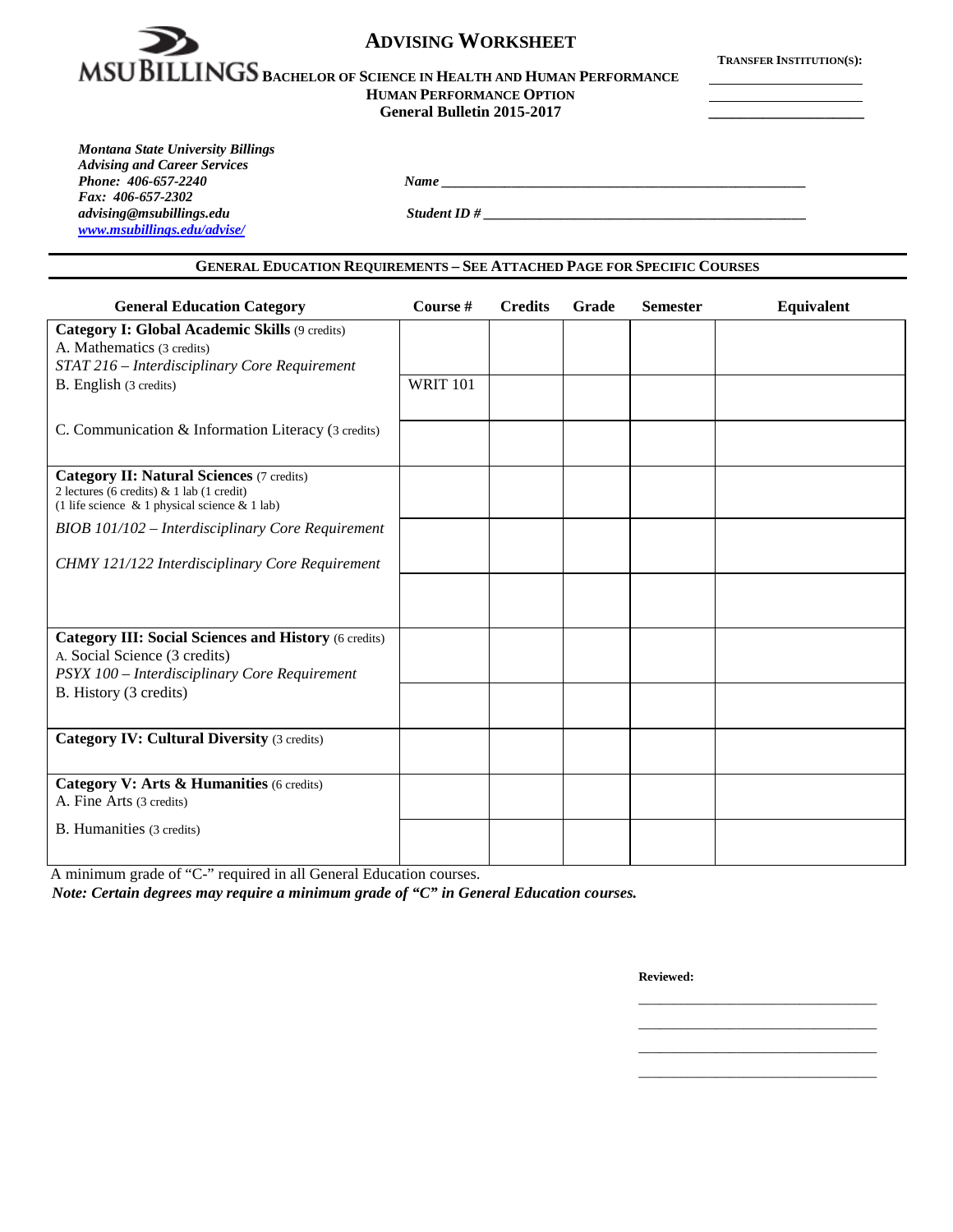# **GENERAL EDUCATION REQUIREMENTS**

|             |      | <b>CATEGORY I: GLOBAL ACADEMIC SKILLS</b>                      | 9 credits               |
|-------------|------|----------------------------------------------------------------|-------------------------|
|             |      | Students are required to take one course from each subcategory |                         |
|             |      | <b>Subcategory A - Mathematics</b>                             | 3 credits               |
| М           | 105  | Contemporary Mathematics                                       | 3                       |
| M           | 114  | <b>Extended Technical Mathematics</b>                          | 3                       |
| М           | 121  | College Algebra                                                | 3                       |
| M           | 122  | College Trigonometry                                           | $\overline{\mathbf{3}}$ |
| М           | 131  | Mathematics for Elementary Teachers II                         | 3                       |
| М           | 143  | <b>Finite Mathematics</b>                                      | $\overline{4}$          |
| М           | 161  | <b>Survey of Calculus</b>                                      | 3                       |
| М           | 171  | Calculus I                                                     | 4                       |
| STAT        | 141  | <b>Introduction to Statistical Concepts</b>                    | 3                       |
| <b>STAT</b> | 216  | Introduction to Statistics                                     | 4                       |
|             |      | <b>Subcategory B - English</b>                                 | 3 credits               |
| WRIT        | 101  | College Writing I                                              | 3                       |
| WRIT        | 121  | Introduction to Technical Writing                              | 3                       |
| WRIT        | 122. | <b>Introduction to Business Writing</b>                        | 3                       |
| WRIT        | 201  | College Writing II                                             | 3                       |
| WRIT        | 220  | Business & Professional Writing                                | 3                       |
| WRIT        | 221  | Intermediate Technical Writing                                 | $\mathcal{R}$           |
|             |      | Subcategory C- Communication & Information Literacy 3 credits  |                         |
| <b>COMX</b> | 111  | Introduction to Public Speaking                                | 3                       |
| <b>COMX</b> | 115  | Introduction to Interpersonal Communication 3                  |                         |
| LSCI.       | 125  | Research in the Information Age                                | 3                       |
| <b>BMIS</b> | 150  | Computer Literacy                                              | 3                       |

#### **CATEGORY II: NATURAL SCIENCES 6 cr. lecture & 1 cr. lab**

*Students are required to take one course from each subcategory and at least one corresponding lab or Integrated Sciences*

|                            |     | <b>Subcategory A – Life Sciences</b>        | 3-4 credits  |  |  |
|----------------------------|-----|---------------------------------------------|--------------|--|--|
| <b>BIOB</b>                | 101 | Discover Biology                            | 3            |  |  |
| <b>BIOB</b>                | 102 | Discover Biology Lab                        | 1            |  |  |
| <b>BIOB</b>                | 160 | Principles of Living Systems                | 3            |  |  |
| <b>BIOB</b>                | 161 | Principles of Living Systems Lab            | 1            |  |  |
|                            |     | <b>Subcategory B – Physical Sciences</b>    | 3-4 credits  |  |  |
| ASTR                       | 110 | Introduction to Astronomy                   | 3            |  |  |
| ASTR                       | 111 | Introduction to Astronomy Lab               | 1            |  |  |
| <b>CHMY</b>                | 121 | Introduction to General Chemistry           | 3            |  |  |
| <b>CHMY</b>                | 122 | Introduction to General Chemistry Lab       | 1            |  |  |
| <b>CHMY</b>                | 141 | College Chemistry I                         | 3            |  |  |
| <b>CHMY</b>                | 142 | College Chemistry Laboratory I              | 1            |  |  |
| GEO                        | 101 | <b>Introduction to Physical Geology</b>     | 3            |  |  |
| GEO                        | 102 | Introduction to Physical Geology Laboratory | $\mathbf{1}$ |  |  |
| <b>GPHY</b>                | 111 | Introduction to Physical Geography          | 3            |  |  |
| <b>GPHY</b>                | 112 | Introduction to Physical Geography Lab      | 1            |  |  |
| PHSX                       | 103 | Our Physical World                          | 3            |  |  |
| PHSX                       | 104 | Our Physical World Lab                      | $\mathbf{1}$ |  |  |
| PHSX                       | 205 | College Physics I                           | 3            |  |  |
| PHSX                       | 206 | College Physics I Lab                       | $\mathbf{1}$ |  |  |
| PHSX                       | 105 | <b>Fundamentals of Physical Science</b>     | 3            |  |  |
| PHSX                       | 106 | Fundamentals of Physical Science Lab        | 1            |  |  |
| <b>Integrated Sciences</b> |     |                                             |              |  |  |
|                            |     | SCIN 101, 102, 103, 104 Integrated Sciences | 3, 1, 3, 1   |  |  |

|                                                                |     | <b>CATEGORY III: SOCIAL SCIENCES AND HISTORY</b> | 6 credits |  |  |  |
|----------------------------------------------------------------|-----|--------------------------------------------------|-----------|--|--|--|
| Students are required to take one course from each subcategory |     |                                                  |           |  |  |  |
|                                                                |     | <b>Subcategory A – Social Sciences</b>           | 3 credits |  |  |  |
| <b>ANTY</b>                                                    | 217 | Physical Anthropology & Archeology               | 3         |  |  |  |
| <b>BGEN</b>                                                    | 105 | Introduction to Business                         | 3         |  |  |  |
| <b>COMX</b>                                                    | 106 | Communicating in a Dynamic Workplace             | 3         |  |  |  |
| <b>ECNS</b>                                                    | 201 | Principles of Microeconomics                     | 3         |  |  |  |
| <b>ECNS</b>                                                    | 202 | Principles of Macroeconomics                     | 3         |  |  |  |
| EDU                                                            | 105 | <b>Education and Democracy</b>                   | 3         |  |  |  |
| <b>GPHY</b>                                                    | 141 | Geography of World Regions                       | 3         |  |  |  |
| HTH                                                            | 110 | Personal Health and Wellness                     | 3         |  |  |  |
| <b>PSCI</b>                                                    | 220 | Introduction to Comparative Government           | 3         |  |  |  |
| <b>PSCI</b>                                                    | 210 | Introduction to American Government              | 3         |  |  |  |
| <b>PSYX</b>                                                    | 100 | Introduction to Psychology                       | 3         |  |  |  |
| <b>PSYX</b>                                                    | 231 | <b>Human Relations</b>                           | 3         |  |  |  |
| SOCI                                                           | 101 | Introduction to Sociology                        | 3         |  |  |  |
| SOCI                                                           | 201 | Social Problems                                  | 3         |  |  |  |
| <b>Subcategory B - History</b>                                 |     |                                                  | 3 credits |  |  |  |

| <b>HSTA</b> | 101 | American History I                           | 3             |
|-------------|-----|----------------------------------------------|---------------|
| <b>HSTA</b> | 102 | American History II                          | 3             |
| <b>HSTR</b> | 101 | <b>Western Civilization I</b>                | 3             |
| <b>HSTR</b> | 102 | Western Civilization II                      | 3             |
| <b>HSTR</b> | 103 | Honors Western Civilization I                | 3             |
| <b>HSTR</b> | 104 | Honors Western Civilization II               | 3             |
| <b>PSCI</b> | 230 | Introduction to International Relations      | 3             |
|             |     |                                              |               |
|             |     | CATEGORY IV: CULTURAL DIVERSITY<br>3 credits |               |
| <b>ANTY</b> | 220 | Culture and Society                          | 3             |
| <b>ARTH</b> | 160 | <b>Global Visual Culture</b>                 | 3             |
| COMX        | 212 | Introduction to Intercultural Communication  | 3             |
| <b>GPHY</b> | 121 | Human Geography                              | 3             |
| HTH         | 270 | <b>Global Health Issues</b>                  | 3             |
| LIT         | 230 | World Literature Survey                      | $\frac{3}{3}$ |
| <b>MUSI</b> | 207 | World Music                                  |               |
| NASX        | 105 | Introduction to Native American Studies      | 3             |
| <b>NASX</b> | 205 | Native Americans in Contemporary Society     |               |
| PHL         | 271 | Indian Philosophies and Religions            | $\frac{3}{3}$ |
| PHI.        | 272 | Chinese Philosophies and Religions           | 3             |
| <b>REHA</b> | 201 | Introduction to Diversity                    | 3             |
| <b>RLST</b> | 170 | The Religious Quest                          | 3             |
| A&SC/       |     |                                              |               |
| SOCI/WS 274 |     | Women, Culture, and Society                  | 3             |
| <b>SPNS</b> | 150 | The Hispanic Tradition                       | 3             |
|             |     |                                              |               |

# **CATEGORY V: ARTS & HUMANITIES 6 credits**

| Students are required to take one course from each subcategory |     |                                        |           |  |
|----------------------------------------------------------------|-----|----------------------------------------|-----------|--|
|                                                                |     | <b>Subcategory A - Fine Arts</b>       | 3 credits |  |
| ARTZ                                                           | 101 | <b>Art Fundamentals</b>                | 3         |  |
| ARTZ                                                           | 105 | Visual Language-Drawing                | 3         |  |
| ARTZ                                                           | 131 | Ceramics for Non-majors                | 3         |  |
| <b>CRWR</b>                                                    | 240 | <b>Intro Creative Writing Workshop</b> | 3         |  |
| FILM                                                           | 160 | Introduction to World Cinema           | 3         |  |
| LIT                                                            | 270 | Film & Literature                      | 3         |  |
| <b>MART</b>                                                    | 260 | Computer Presentation and Animation    | 3         |  |
| MUSI                                                           | 101 | <b>Enjoyment of Music</b>              | 3         |  |
| MUSI                                                           | 114 | Band: MSUB Symphonic                   | 1         |  |
| MUSI                                                           | 131 | Jazz Ensemble I: MSUB                  | 1         |  |
| <b>MUSI</b>                                                    | 147 | Choral Ensemble: University Chorus     | 1         |  |
| <b>PHOT</b>                                                    | 154 | <b>Exploring Digital Photography</b>   | 3         |  |
| <b>THTR</b>                                                    | 101 | Introduction to Theatre                | 3         |  |
| THTR                                                           | 120 | Introduction to Acting I               | 3         |  |
|                                                                |     | <b>Subcategory B - Humanities</b>      | 3 credits |  |
| <b>ARTH</b>                                                    | 150 | Introduction to Art History            | 3         |  |
| <b>HONR</b>                                                    | 111 | Perspectives and Understanding         | 3         |  |
| LIT                                                            | 110 | Introduction to Literature             | 3         |  |
| LIT                                                            | 240 | The Bible as Literature                | 3         |  |
| PHL.                                                           | 110 | Introduction to Ethics                 | 3         |  |
| PHL.                                                           | 111 | Philosophies of Life                   | 3         |  |
| Total                                                          |     |                                        | 31        |  |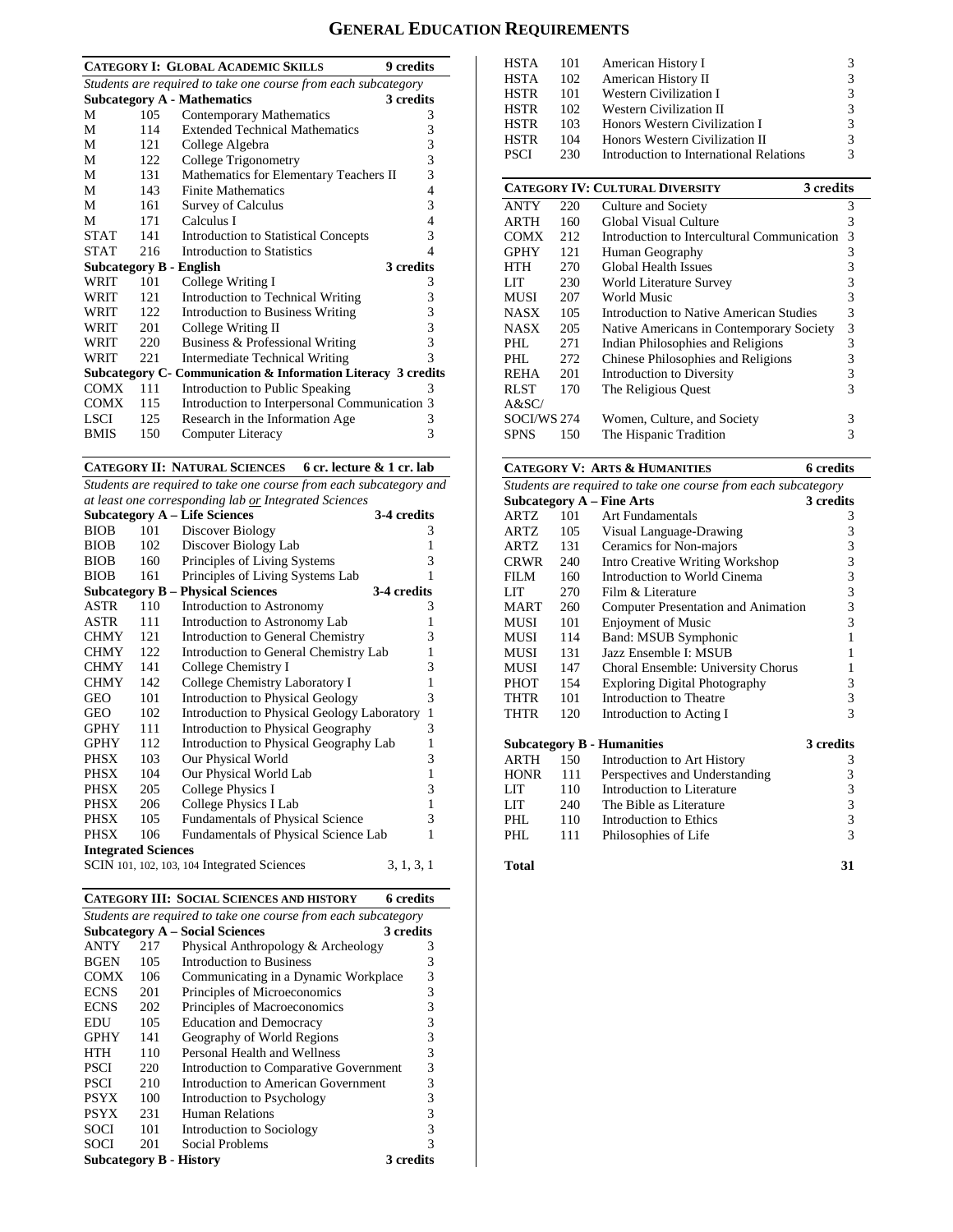|             |                                                                     | <b>Course</b>                                       | <b>Credits</b> | Grade | <b>Semester</b> | Equivalent |  |  |
|-------------|---------------------------------------------------------------------|-----------------------------------------------------|----------------|-------|-----------------|------------|--|--|
|             | A minimum grade of C- or better is required in all major coursework |                                                     |                |       |                 |            |  |  |
|             |                                                                     | <b>Human Performance Major Core</b>                 |                |       |                 |            |  |  |
| <b>ECP</b>  | 120                                                                 | <b>Emergency Medical Responder</b>                  | 3              |       |                 |            |  |  |
| <b>KIN</b>  | 105                                                                 | Foundations of Exercise Science                     | 3              |       |                 |            |  |  |
| <b>KIN</b>  | 106                                                                 | Foundations of Exercise Science Lab                 | 1              |       |                 |            |  |  |
| <b>KIN</b>  | 320                                                                 | <b>Exercise Physiology</b>                          | 3              |       |                 |            |  |  |
| <b>KIN</b>  | 321                                                                 | <b>Exercise Physiology Lab</b>                      | 1              |       |                 |            |  |  |
| <b>KIN</b>  | 322                                                                 | Kinesiology                                         | 3              |       |                 |            |  |  |
| <b>KIN</b>  | 323                                                                 | Anatomical Kinesiology Lab                          |                |       |                 |            |  |  |
| <b>KIN</b>  | 325                                                                 | <b>Biomechanics</b>                                 | 3              |       |                 |            |  |  |
| <b>KIN</b>  | 328                                                                 | Kinesiology and Biomechanics Lab                    | 1              |       |                 |            |  |  |
| <b>KIN</b>  | 330                                                                 | Motor Learning and Control                          | 3              |       |                 |            |  |  |
| <b>KIN</b>  | 331                                                                 | Motor Learning and Control Lab                      | 1              |       |                 |            |  |  |
| <b>KIN</b>  | 364                                                                 | Research Methods in Health and Human<br>Performance | 3              |       |                 |            |  |  |
| <b>KIN</b>  | 415                                                                 | Advanced Exercise Testing and Prescription          | 3              |       |                 |            |  |  |
| <b>KIN</b>  | 462                                                                 | Evidence Based Assessment and Treatment             | 3              |       |                 |            |  |  |
| <b>NUTR</b> | 411                                                                 | Nutrition for Sports and Exercise                   | 3              |       |                 |            |  |  |
| <b>ACT</b>  | 498                                                                 | Internship                                          | 3              |       |                 |            |  |  |
| <b>ACT</b>  | 499                                                                 | Senior Thesis                                       | 3              |       |                 |            |  |  |

**^**Prerequisite of NUTR 221.

#### **Interdisciplinary Core**

|                    | 111001 019019111101 + Col C |                                       |   |  |  |
|--------------------|-----------------------------|---------------------------------------|---|--|--|
| *BIOB              | 101                         | Discover Biology                      | 3 |  |  |
| *BIOB              | 102                         | Discover Biology Lab                  |   |  |  |
| <b>BIOH</b>        | 301                         | Human Physiology and Anatomy I        | 3 |  |  |
| <b>BIOH</b>        | 302                         | Human Physiology and Anatomy I Lab    |   |  |  |
| <b>BIOH</b>        | 311                         | Human Physiology and Anatomy II       | 3 |  |  |
| <b>BIOH</b>        | 312                         | Human Physiology and Anatomy II Lab   |   |  |  |
| $^{\wedge *}$ CHMY | 121                         | Introduction to General Chemistry     | 3 |  |  |
| $^{\wedge*}$ CHMY  | 122                         | Introduction to General Chemistry Lab |   |  |  |
| *PSYX              | 100                         | Intro to Psychology                   | 3 |  |  |
| *STAT              | 216                         | <b>Introduction to Statistics</b>     | 4 |  |  |

**^ Students who intend to pursue a Physical Therapy program should take CHMY 141 College Chemistry I and CHMY 142 College Chemistry I Lab as a substitution for CHMY 121 and 122 in the Interdisciplinary Core. If CHMY 121/122 are already completed, students may take CHMY 141/142 as a Related Elective.**

#### **Related Electives**

Select 25 credits in consultation with an advisor. The following list is illustrative and not limiting. Students may structure electives to earn a minor.

| <b>AHAT</b> | 210     | Prevention and Care of Athletic Injuries   | 3 |  |  |
|-------------|---------|--------------------------------------------|---|--|--|
| <b>AHMS</b> | 144     | <b>Medical Terminology</b>                 | 3 |  |  |
| *CHMY       | 141/142 | College Chemistry I w/ Lab                 | 4 |  |  |
| <b>CHTH</b> | 435     | Human Response to Stress                   | 3 |  |  |
| <b>HTH</b>  | 411     | Alcohol, Tobacco and Other Drug Prevention | 3 |  |  |
| <b>HTH</b>  | 435     | Health and Wellness Across the Lifespan    | 3 |  |  |
| <b>NUTR</b> | 221     | <b>Basic Human Nutrition</b>               | 3 |  |  |
| *PHSX       | 205/206 | College Physics I w/ Lab                   | 4 |  |  |
| <b>PHSX</b> | 207/208 | College Physics II w/ Lab                  | 4 |  |  |
| <b>PSYX</b> | 222     | <b>Psychological Statistics</b>            | 3 |  |  |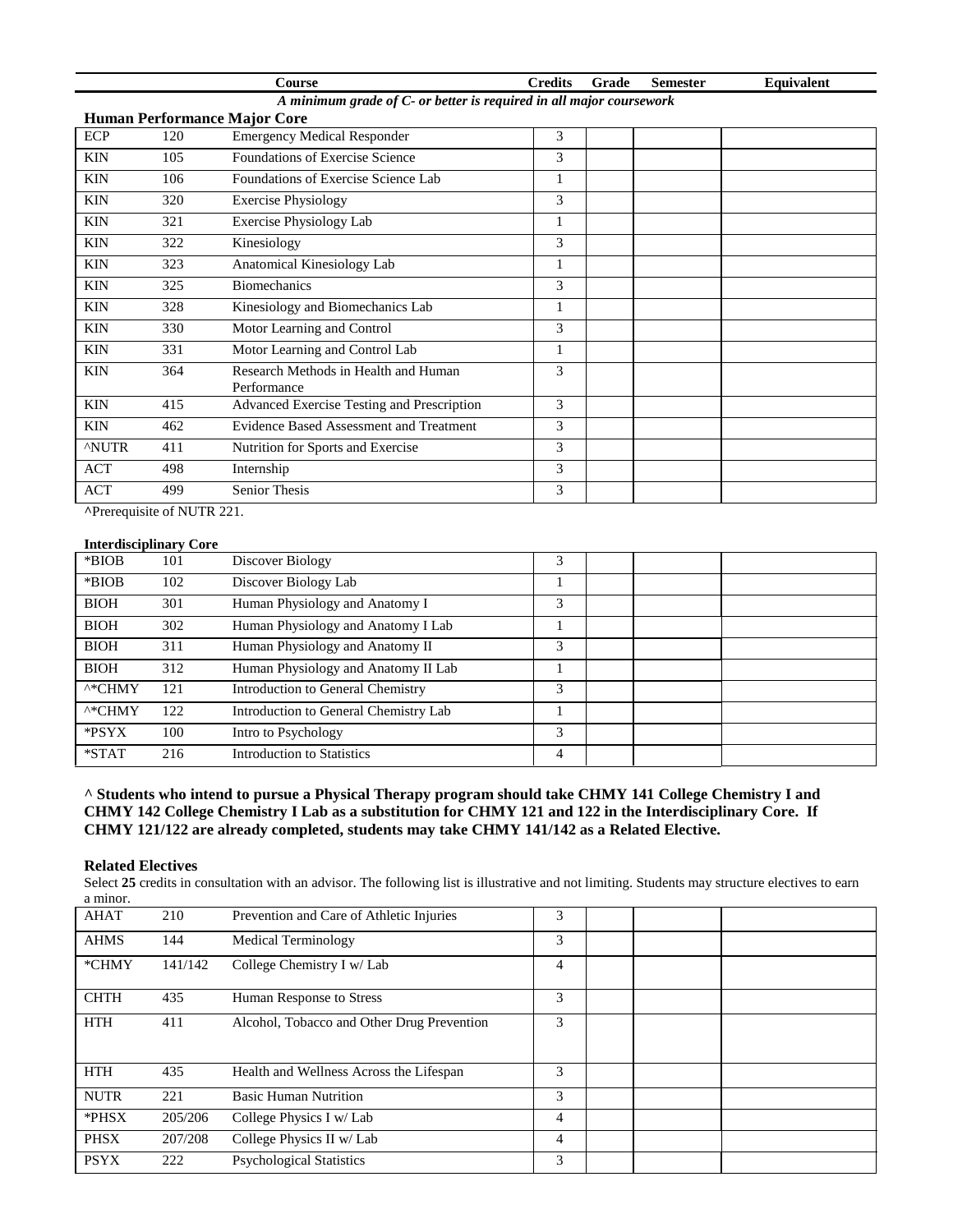| <b>PSYX</b> | 223/224 | Research Design and Analysis I w/ Lab | 4 |  |  |
|-------------|---------|---------------------------------------|---|--|--|
| <b>PSYX</b> | 320/321 | Research Methods III w/ Lab           | 4 |  |  |
| <b>PSYX</b> | 350/351 | Physiological Psychology w/ Lab       | 4 |  |  |
| <b>PSYX</b> | 360     | Social Psychology                     | 3 |  |  |
| <b>PSYC</b> | 520     | Human Neuropsychology                 | 3 |  |  |
|             |         |                                       |   |  |  |
|             |         |                                       |   |  |  |

\*May satisfy General Education requirements.

## **Electives**

## **BACHELOR OF SCIENCE IN HEALTH AND HUMAN PERFORMANCE – HUMAN PERFORMANCE OPTION**

| <b>Categories</b>                     | <b>Credits</b> | <b>Earned</b> | Remaining |
|---------------------------------------|----------------|---------------|-----------|
| <b>General Education Requirements</b> | 31             |               |           |
| Human Performance Major Core          | 41             |               |           |
| Interdisciplinary Core                | $9 - 23$       |               |           |
| <b>Related Electives</b>              | 25             |               |           |
| Electives                             | V              |               |           |
| Total                                 | 120            |               |           |
|                                       |                |               |           |

A grade of C- or higher is mandatory in all health and human performance courses satisfying the major requirements. *Certain Courses in this program have prerequisites; students should check the course descriptions for required prerequisites.* 

### **It is the student's responsibility to know and meet the requirements for graduation. A minimum of 36 credits must be upper division classes (300 and above).**

Notes: